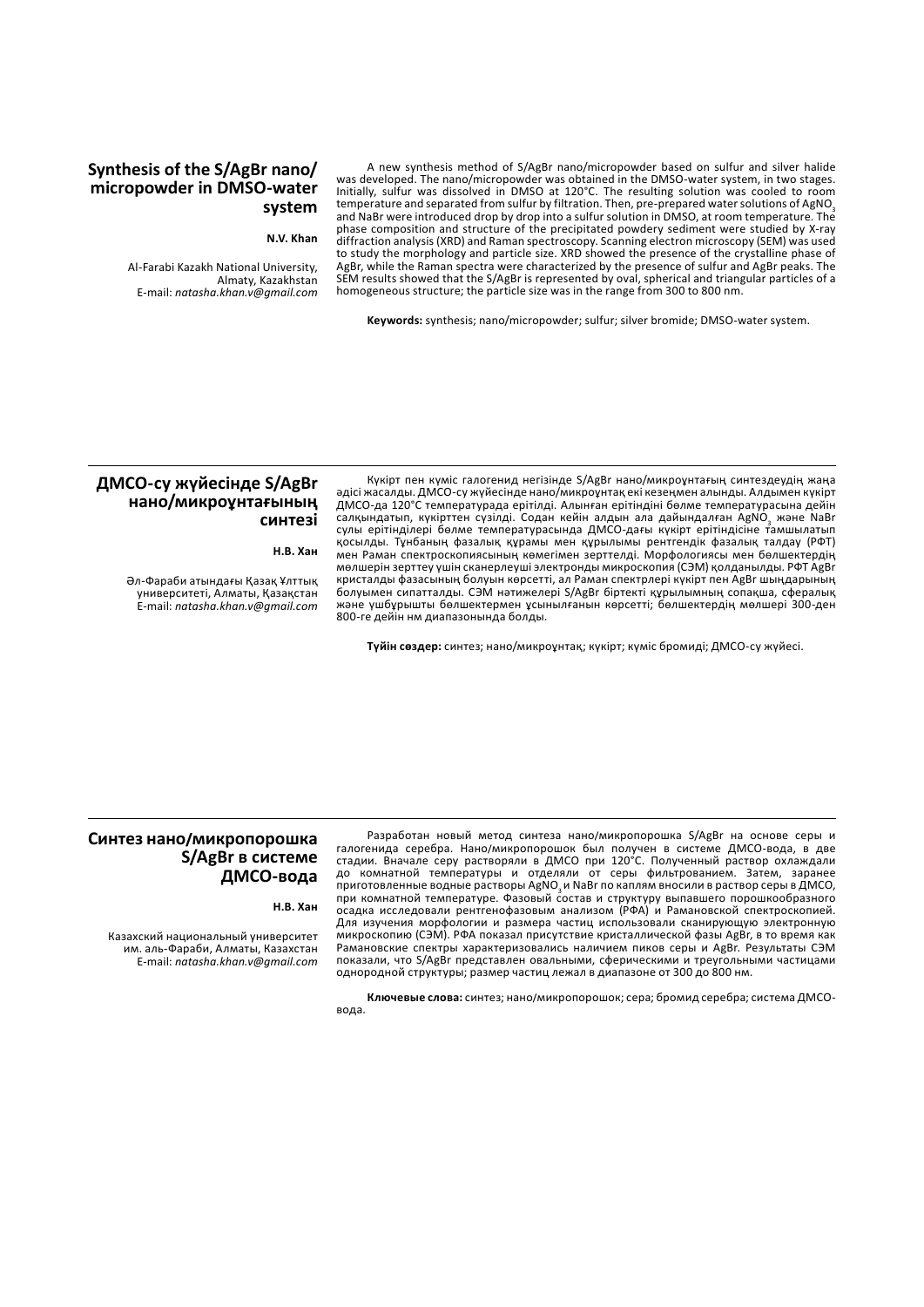# (2022) Chem Bull Kaz Nat Univ 1:4-10



# **CHEMICAL BULLETIN**

of Kazakh National University

http://bulletin.chemistry.kz/



UDC 54.05 https://doi.org/10.15328/cb1254

# **Synthesis of the S/AgBr nano/micropowder in DMSO-water system**

# **N.V. Khan**

Al-Farabi Kazakh National University, Al-Farabi av. 71, Almaty 050040, Kazakhstan E-mail: *natasha.khan.v@gmail.com*

#### **1. Introduction**

Nano/micropowders are materials that are represented by a large number of varieties and are used in a wide range of fields, from electrochemistry to the space industry [1,2]. To obtain such materials, various compounds can be used that can give useful properties to the final product [1,2]. When choosing a component for nano/micropowders, scientists usually rely on the specific properties of compounds and combine them to achieve the necessary goals. Speaking of the exact compounds selected for our study, silver halides (AGX,  $X = CI$ , Br, I) are attractive because of their ability to photocatalytic and biological activity [3-6], especially in combination with other materials such as titanium oxide (TiO<sub>2</sub>) [7], graphite carbon nitride (C<sub>3</sub>N<sub>4</sub>) [8,9], zinc oxide (ZnO) [4,10], polyaniline (PANI) [11,12], silver carbonate (Ag<sub>2</sub>CO<sub>3</sub>) [13], silver (Ag) [7] and others. As for sulfur (S), it is one of the popular agents against microorganisms [14], but it also used in many fields of science and technology: agriculture, biotechnologies and medicine, pyrotechnics, production of batteries and other [15,16]. In general, for materials based on AgX or S can be distinguished such synthesis methods like deposition-precipitation, autoclave, solid phase, mechanical activation, hydrothermal, solvothermal and self-catalytic [16-24].

The synthesis of nano/micropowder based on S and AgX is still not studied. Our research group suggested two methods of the synthesis of materials, like S@AgCl-Ag<sub>2</sub>S nanocomposite in water media [25] and S-AgI-Ag<sub>2</sub>S nanocomposite in DMSO media [26]. The application of the DMSO as reaction media is explained by its specific properties. DMSO is polar and aprotic solvent, which can dissolve polar and nonpolar substances and it is a cheap material that can be used in large quantities [27]. From the point of view of safety, DMSO is less of a threat compared to the other aprotic solvents, like carbon disulfide

 $(CS_2)$  or toluene  $(C_7H_8)$ , which have high toxicity and a wide range of concentration limits of explosivity. DMSO can be dangerous only when toxic substances are dissolved in it, and therefore it is used in biotechnologies, pharmaceuticals and medicine [27,28]. Hence, this work is devoted to the development of the synthesis method of nano/micropowder based on S and AgBr (S/AgBr) in DMSO-water system.

#### **2. Experiment**

#### 2.1 Materials

Sodium bromide (NaBr) (JSC «Brom», Crimea), Sulfur (S) (Agros Group, Republic of Bashkortostan), silver nitrate (AgNO<sub>3</sub>) (Sigma Aldrich, Germany), Dimethyl sulfoxide (DMSO,  $(\text{CH}_3)_2$ SO) (OJSC Mikhailovsky Plant of Chemical Reagents, Russia). All reagents were of analytical grade and deionized water was used in experiments.

#### 2.2 Characterization

The prepared sample was characterized with help of different methods of analysis. For investigation of the phase composition X-ray diffraction (XRD) with Rigaku MiniFlex 600 X-ray diffractometer (copper radiation,  $λ = 0.15405$  nm) and ICCD-PDF2 release 2016 database was used. For confirmation of the XRD the Raman spectroscopy was conducted in the National Nanotechnology Laboratory of Open Type (NNLOT) of Al-Farabi Kazakh National University, with Solver Spectrum (NT MDT Instruments, Russia) (1800/500 diffraction grating, which provides a spectral resolution of 1 cm $^{-1}$ ). The morphology and size of the particles was studied, through the Scanning electron microscopy (SEM) with Quanta 200i 3D microscope (FEI, Netherlands) in the NNLOT of Al-Farabi Kazakh National University.

This is an open access article under the CC BY-NC-ND 4.0 license (https://creativecommons.org/licenses/by-nc-nd/4.0/).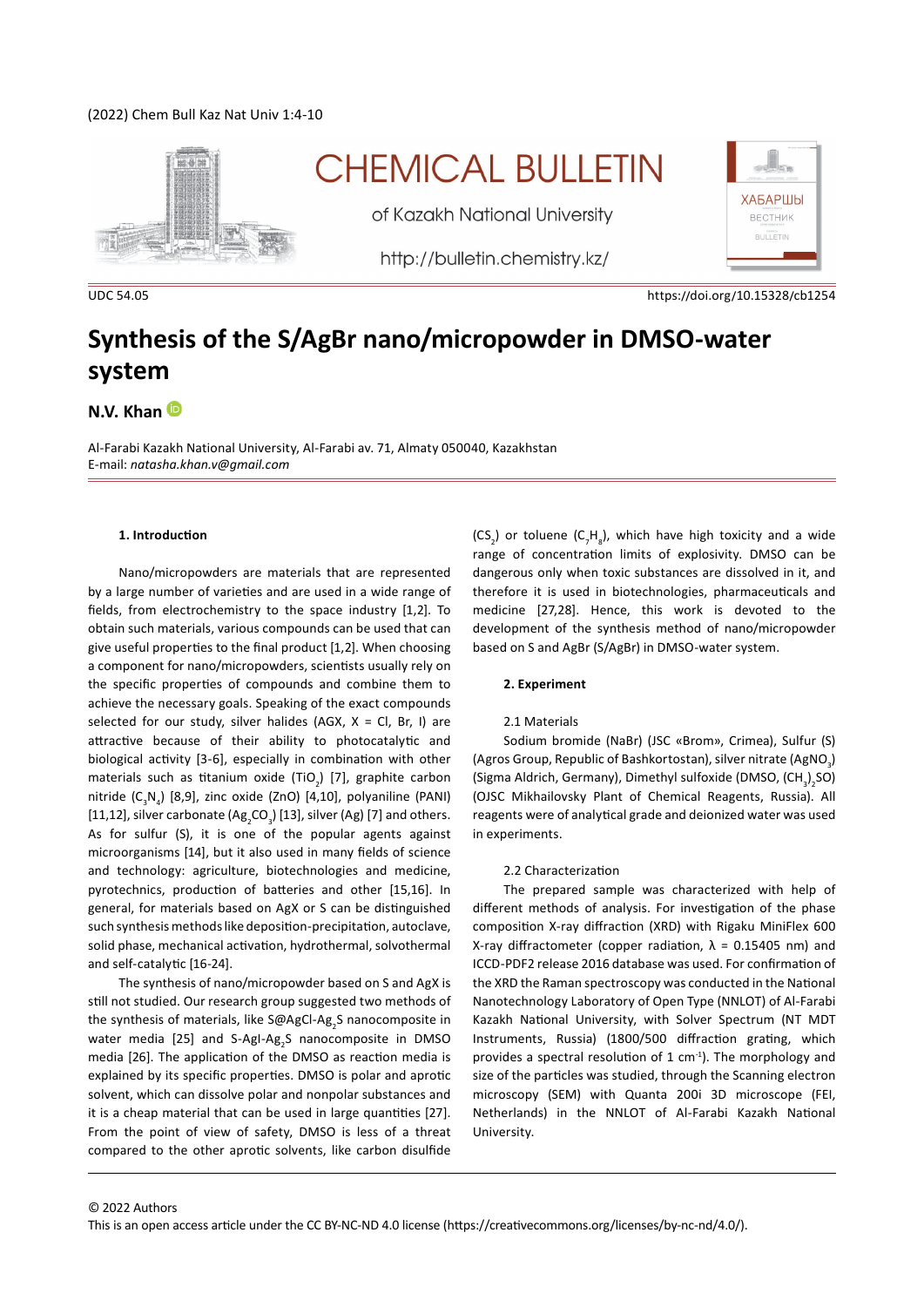# 2.3 Dissolving of S in DMSO

For dissolving of S in DMSO the installation in Figure 1 was used. The installation equipped with the chemical condenser (Figure 1a, (1)), thermometer (Figure 1a, (2)) three-neck round bottomed flask (Figure 1a, (3)), oil bath (Figure 1a, (4)) teflon magnet (Figure 1a, (5)), magnetic stirrer with heating (Figure 1a, (6)) with stirring speed and temperature controllers (Figure 1a, (7 and 8)). In routine experiment 5 g of S added into 100 mL of DMSO, then the system is exposed to the constant stirring and gradual heating. After reaching of the 120°C, S is totally dissolved in the DMSO. Such temperature regime is hold during the 20  min and then, the heating is stopped. The dissolution of S in DMSO was described in [29]. According to [29] the solubility of S at room temperature is negligible  $-0.918$  g/L, if we apply the same calculation to our system, we can say that the solubility of S at 120°C is about 50 g/L. After the dissolution process, the reaction mixture was cooled to room temperature and filtered on a paper filter. After separating S from the liquid, the mass of the paper filter was measured. Taking into account the difference in the filter weight before and after filtration, about 0.9563 g of S remained in the solution.



**Figure 1** – The installations for synthesis: a) for dissolving of S in DMSO; b) for obtaining of S/AgBr

#### 2.4 Synthesis of the S/AgBr nano/micropowder

AgBr was obtained on the bases of simple ion change chemical reaction (1):

 $NaBr + AgNO<sub>3</sub> = AgBr + NaNO<sub>3</sub>$  (1)

Solutions of NaBr and AgNO<sub>3</sub> were prepared in water media. 0.8218 g of NaBr was dissolved in 100 mL of deionized water and 1.3564 g of AgNO<sub>3</sub> was dissolved in 100 mL of deionized water. Prepared solutions were used in subsequent synthesis of S/AgBr nano/micropowder.

For synthesis of S/AgBr nano/micropowder was used installation which is illustrated in Figure 1. The installation consists of laboratory stand and clamps for it (Figure 1b, (1 and 3)), drop funnels (Figure 1b, (2)), chemical beaker, for stirring of the reactional mixture (Figure 1b, (4)) and magnet stirrer with controllers of electric power supply and speed (Figure 1b, (6, 7 and 8)). The process of stirring was conducted by teflon magnet (Figure 1b, (5)). For the synthesis of nano/micro-powder S/AgBr, the prepared solution of S in DMSO was poured into a beaker, and the initial water solutions of NaBr and AgNO<sub>3</sub> were poured into a drop funnels. Then, with constant stirring, the gradual drop addition of water solutions to the solution S in DMSO begins. At the end of the process of adding the initial water solutions, the reaction mixture is centrifuged (4000 rpm, 20 min) and dried at 70°C for 16 hours. The final product was studied using physico-chemical analysis methods.

#### **3. Results and Discussion**

#### 3.1 XRD analysis

XRD patterns of the S/AgBr sample represented in Figure 2. According to the obtained results, experimental sample has characteristic peaks of the AgBr. The diffraction peaks at 2ϴ of 26.69°, 30.92°, 44.29°, 52.46°, 54.99°, 64.43°, 73.17° and 81.52° were related to the (111), (200), (220), (311), (222), (400), (420) and (422) crystals plans of the cubic AgBr (PDF Card No. 01-071- 3754) [30]. However, the S peaks were not detected. For this reason, Raman spectroscopy was performed for the presence of S in the composition of the sample.



**Figure 2** – XRD patterns of the S/AgBr

3.2 Raman spectroscopy

Raman spectra of the S/AgBr sample are shown in Figure 3a, b. For a better understanding of the composition of the synthesized material, various areas were considered and all characteristic peaks were shown. Figure 3a shows the characteristic peaks of  $S - 83$ , 154, 219, 472 cm<sup>-1</sup> (marked with blue numbers). There are also some peaks with the next wavenumbers: 240, 390, 560, 1120  $cm^{-1}$ , what probably can correspond to  $Ag_2O$  (marked as numbers with black color) [31].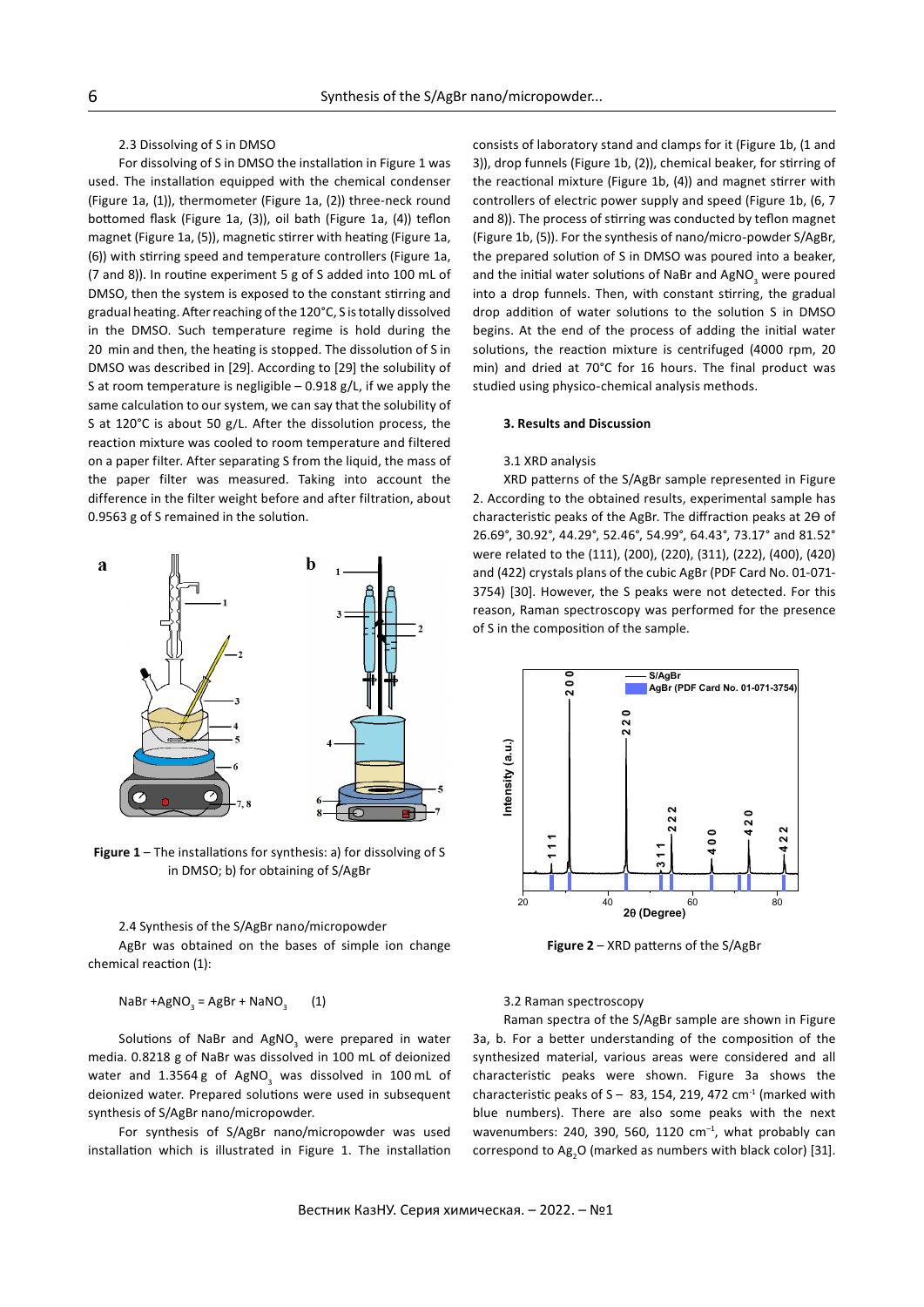

**Figure 3** – Raman spectra of the S/AgBr: a) characteristic peaks of S and Ag<sub>2</sub>O; b) characteristic peaks of the AgBr



**Figure 4** – SEM of the S/AgBr at different magnifications: (a) 5000x magnification; (b) 30000x magnification; (c) 50000x magnification

The formation of the Ag<sub>2</sub>O can be explained by the influence of the laser on the AgBr and subsequent decomposition and formation of the oxide. In Figure 3b represented smoothed Raman spectra of the S/AgBr, where peaks of AgBr can be clearly seen (76, 130, 145, 175 cm–1).

#### 3.3 SEM

SEM are shown in Figure 4. Prepared sample was studied at different magnifications (Figure 4a-c). According to the analysis, obtained sample has homogenous structure with particles of smooth spherical or oval shape. There are also can be seen large triangle or rectangular grains, with the size from 1 to 2 μm. However, the average size of the sample lays in range from 300 to 800 nm.

#### **4. Conclusions**

A new and simple two-stage method for the synthesis of nano/micropowder S/AgBr in the DMSO-water system was developed. The experimental sample was characterized using physico-chemical analysis methods. The XRD showed diffraction peaks of only cubic AgBr. Raman spectroscopy proved the presence of S and AgBr. SEM showed that the sample is represented by a homogeneous system, with smooth and straight grains of oval and spherical shape. The presence of large triangular particles ranging in size from 1 to 2 µm was also observed. As for the average size, it fluctuated from 300 to 800 nm. Thus, the proposed method is of interest for further study because the resulting nano/micropowder can show itself as a universal material applicable in various fields.

#### **Acknowledgments**

This research was funded by the Science Committee of the Ministry of Education and Science of the Republic of Kazakhstan (Grant No. AP08855868).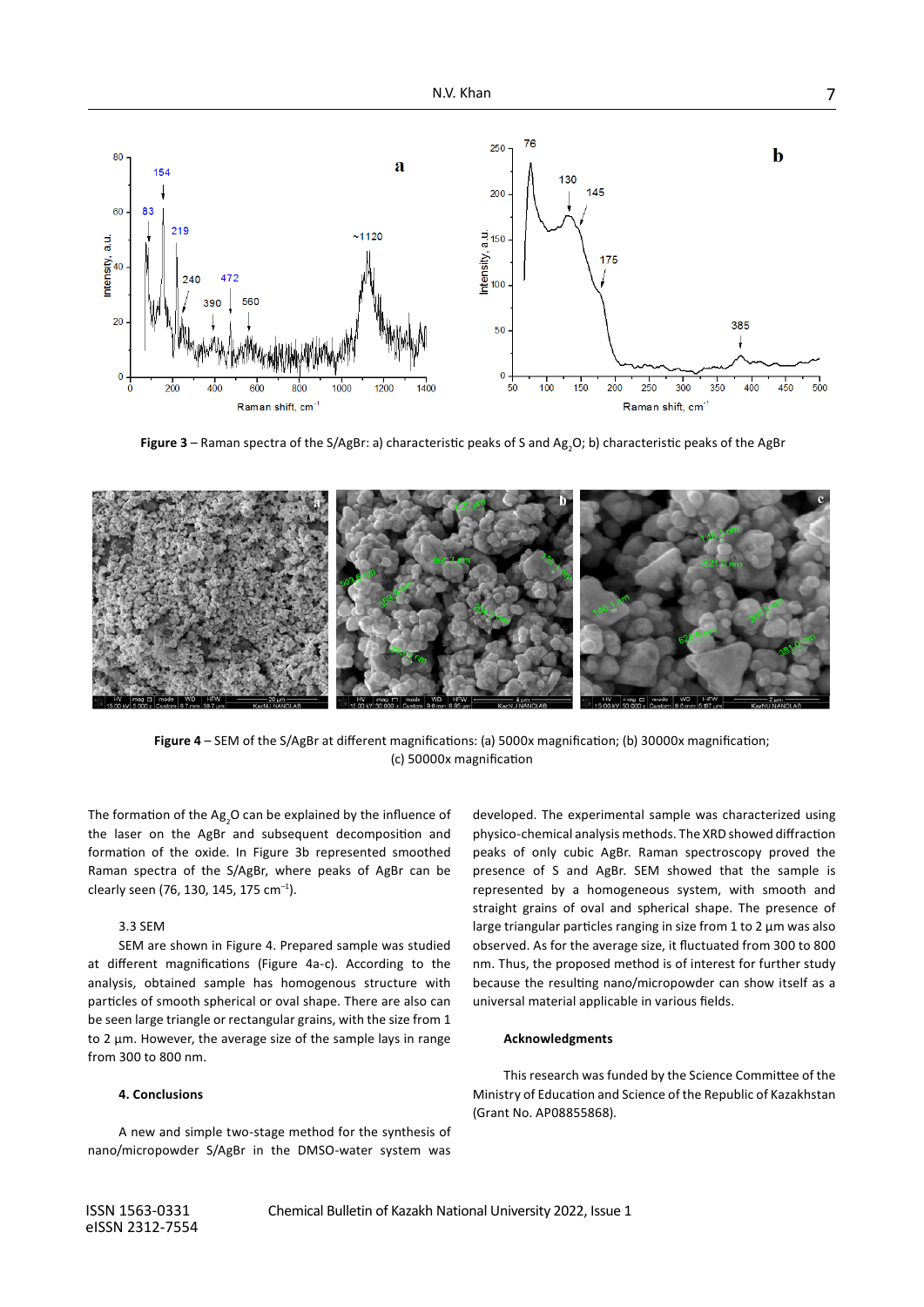### **References (GOST)**

1 Li Z., Liu Z., Li B., Li D., Li Q., Wang, H. MnO<sub>2</sub> nanosilks self-assembled micropowders: facile one-step hydrothermal synthesis and their application as supercapacitor electrodes // Journal of the Taiwan Institute of Chemical Engineers. – 2014. – Vol.45, Is.6. – P.2995-2999.

2 Yao K., Dai B., Zhu J., Ralchenko V., Shu G., Zhao J., Han J. Diamond micropowder synthesis via graphite etching in a microwave hydrogen plasma // Powder Technology. – 2017. – Vol.322. – P.124-130.

3 Bogue R. Nanocomposites: a review of technology and applications // Assembly Automation. – 2011. – Vol.31, Is.2. – P.106- 112.

4 Taghizadeh M. T., Siyahi V., Ashassi-Sorkhabi H., Zarrini G. ZnO, AgCl and AgCl/ZnO nanocomposites incorporated chitosan in the form of hydrogel beads for photocatalytic degradation of MB, E. coli and S. aureus // International journal of biological macromolecules. – 2020. – Vol.147. – P.1018-1028.

5 Pica M. Silver halide-based composite photocatalysts: an updated account // Rendiconti Lincei. Scienze Fisiche e Naturali. – 2019. – Vol.30, Is.3. – P.453-467.

6 Fan Y., Han D., Song Z., Sun Z., Dong X., Niu L. Regulations of silver halide nanostructure and composites on photocatalysis // Advanced Composites and Hybrid Materials. – 2018. – Vol.1, Is.2. – P.269-299.

7 Ghasemi Z., Abdi V., Sourinejad I. Single-step biosynthesis of Ag/AgCl@ TiO<sub>2</sub> plasmonic nanocomposite with enhanced visible light photoactivity through aqueous leaf extract of a mangrove tree // Applied Nanoscience. – 2020. – Vol.10, Is.2. – P.507-516.

8 Thakur P., Raizada P., Singh P., Kumar A., Khan A. A. P., Asiri, A. M. Exploring recent advances in silver halides and graphitic carbon nitride-based photocatalyst for energy and environmental applications // Arabian Journal of Chemistry. – 2020. – Vol.13, Is.11. – P.8271-8300.

9 Ong W.J., Putri L.K., Tan L.L., Chai S.P., Yong S.T. Heterostructured AgX/g-C<sub>3</sub>N<sub>4</sub> (X= Cl and Br) nanocomposites via a sonicationassisted deposition-precipitation approach: emerging role of halide ions in the synergistic photocatalytic reduction of carbon dioxide // Applied Catalysis B: Environmental. – 2016. – Vol.180. – P.530-543.

10 Murali A., Sarswat P.K., Perez J.P.L., Free M.L. Synergetic effect of surface plasmon resonance and schottky junction in Ag-AgX-ZnO-rGO (X= Cl & Br) nanocomposite for enhanced visible-light driven photocatalysis // Colloids and Surfaces A: Physicochemical and Engineering Aspects. – 2020. – Vol.595. – P.124684.

11 Vohra S., Kumar M., Mittal S.K., Singla M.L. Thermal and electrical behavior of silver chloride/polyaniline nanocomposite synthesized in aqueous medium using hydrogen peroxide // Journal of Materials Science: Materials in Electronics. – 2013. – Vol.24, Is.4. – P.1354-1360.

12 Benahmed W.N., Bekri-Abbes I., Srasra E. Spectroscopic study of polyaniline/AgCl@ Ag nanocomposites prepared by a onestep method // Journal of Spectroscopy. – 2018. – Vol.2018. – ID7320654.

13 Rehman G.U., Tahir M., Goh P.S., Ismail A.F., Khan I.U. Controlled synthesis of reduced graphene oxide supported magnetically separable Fe<sub>3</sub>O<sub>4</sub>@ rGO@ AgI ternary nanocomposite for enhanced photocatalytic degradation of phenol // Powder Technology. – 2019. – Vol.356. – P.547-558.

14 Urakaev F.K., Abuyeva B.B., Vorobyeva N.A., Mun G.A., Uralbekov B.M., Burkitbayev M.M. Sulfur nanoparticles stabilized in the presence of water-soluble polymers // Mendeleev Communications. – 2018. – Vol.28, Is.2. – P.161-163.

15 Shankar S., Jaiswal L., Rhim J.W. New insight into sulfur nanoparticles: Synthesis and applications // Critical Reviews in Environmental Science and Technology. – 2021. – Vol.51, Is.20e3. – P. 1-28.

16 Rai M., Ingle A. P., Paralikar P. Sulfur and sulfur nanoparticles as potential antimicrobials: from traditional medicine to nanomedicine // Expert Review of Anti-Infective Therapy. – 2016. – Vol.14, Is.10. – P.969-978.

17 Ding Z.-W., Zhao D.-L., Yao R.-R., Li, C., Cheng X.-W., Hu T. Polyaniline@ spherical ordered mesoporous carbon/sulfur nanocomposites for high-performance lithium-sulfur batteries // International Journal of Hydrogen Energy. – 2018. – Vol.43, Is.22. – P.10502-10510.

18 Wei W., Du P., Liu D., Wang Q., Liu P. Facile one-pot synthesis of well-defined coaxial sulfur/polypyrrole tubular nanocomposites as cathodes for long-cycling lithium–sulfur batteries //Nanoscale. – 2018. – Vol. 10 (27). – P. 13037-13044.

19 Ghaly H. A., El-Kalliny A. S., Gad-Allah T. A., Abd El-Sattar N. E., Souaya E. R. Stable plasmonic Ag/AgCl–polyaniline photoactive composite for degradation of organic contaminants under solar light //RSC advances. – 2017. – Vol. 7 (21). – P. 12726-12736.

20 Bai C., Bi J., Wu J., Xu Y., Wohlrab S., Han Y., Zhang X. In-situ solid-phase fabrication of Ag/AgX (X= Cl, Br, I)/g-C<sub>3</sub>N<sub>4</sub> composites

for enhanced visible-light hydrogen evolution // International Journal of Hydrogen Energy. – 2019. – Vol.44, Is.39. – P.21397-21405. 21 Urakaev F.K., Khan N.V., Shalabaev Z.S., Tatykaev B.B., Nadirov R.K., Burkitbaev M.M. Synthesis and photocatalytic properties of silver chloride/silver composite colloidal particles // Colloid Journal. – 2020. – Vol.82, Is.1. – P.76-80.

22 Dai Y.D., Lyu, R., Wu T., Huang C.C., Lin Y.W. Influences of silver halides AgX (X= Cl, Br, and I) on magnesium bismuth oxide photocatalyst in methylene blue degradation under visible light irradiation // Journal of Photochemistry and Photobiology A: Chemistry. – 2020. – Vol.397. – P.112585.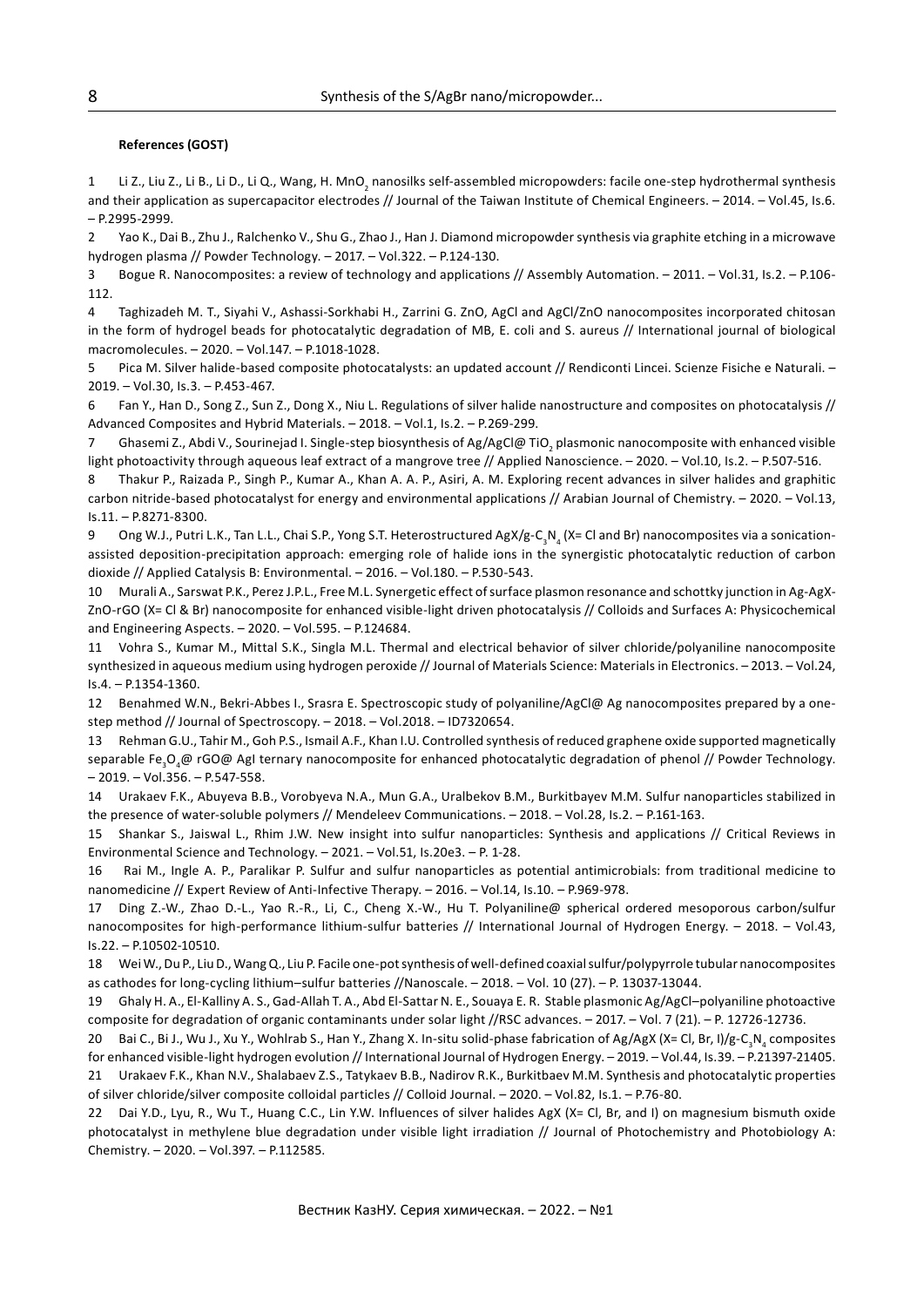23 Kong W., Wang S., Wu D., Chen C., Luo Y., Pei Y., Tian B., Zhang J. Fabrication of 3D sponge@ AgBr-AgCl/Ag and tubular photoreactor for continuous wastewater purification under sunlight irradiation // ACS Sustainable Chemistry & Engineering. -2019. – Vol.7, Is.16. – P.14051-14063.

24 Sun L., Wu W., Tian Q., Lei M., Liu J., Xiao X., Feng R., Jiang C. In situ oxidation and self-assembly synthesis of dumbbelllike α-Fe<sub>2</sub>O<sub>3</sub>/Ag/AgX (X= Cl, Br, I) heterostructures with enhanced photocatalytic properties // ACS Sustainable Chemistry & Engineering. – 2016. – Vol.4, Is.3. – P.1521-1530.

25 Khan N.V., Burkitbayev M.M., Urakaev F.Kh. Development of the synthesis technology of S@ AgCl-Ag<sub>2</sub>S nanocomposite in aqua medium // Bulletin of the Karaganda University. Chemistry series. – 2019. – Is.96. – P.72-76.

26 Khan N.V., Burkitbayev M.M., Urakaev F.K. Preparation and properties of nanocomposites in the systems S-AgI and S-Ag2S-AgI in dimethyl sulfoxide // IOP Conference Series: Materials Science and Engineering. – Vol.704, Is.1. – ID012007.

27 Tashrifi Z., Khanaposhtani M.M., Larijani B., Mahdavi M. Dimethyl sulfoxide: yesterday's solvent, today's reagent // Advanced Synthesis & Catalysis. – 2020. – Vol.362, Is.1. – P.65-86.

28 Madruga G.M. Comparative use of dimethyl sulphoxide (DMSO) in different animal species // Veterinární medicína. – 2017. – Vol.62, Is.4. – P.179-185.

29 Burkitbayev M.М., Urakaev F.K. Temperature dependence of sulfur solubility in dimethyl sulfoxide and changes in concentration of supersaturated sulfur solutions at 25°C // Journal of Molecular Liquids. – 2020. – Vol.316. – ID113886.

30 Wang X., Jian J., Yuan Z., Zeng J., Zhang L., Wang T., Zhou H. In situ loading of polyurethane/negative ion powder composite film with visible-light-responsive Ag<sub>3</sub>PO<sub>4</sub>@ AgBr particles for photocatalytic and antibacterial applications // European Polymer Journal. – 2020. – Vol.125. – ID109515

31 Martina I., Wiesinger R., Jembrih-Simbürger D., Schreiner M. Micro-Raman characterisation of silver corrosion products: instrumental set up and reference database // E-Preservation Science. – 2012. – Vol.9. – P.1-8.

#### **References**

1 Li Z, Liu Z, Li B, Li D, Li Q, Wang H (2014) J Taiwan Inst Chem E 45(6):2995-2999. *<https://doi.org/10.1016/j.jtice.2014.08.015>*

2 Yao K, Dai B, Zhu J, Ralchenko V, Shu G, Zhao J, Han J (2017) Powder Technol 322:124-130. *[https://doi.org/10.1016/j.](https://doi.org/10.1016/j.powtec.2017.09.021) [powtec.2017.09.021](https://doi.org/10.1016/j.powtec.2017.09.021)*

3 Bogue R (2011) Assembly Automation 31(2):106-112. *<https://doi.org/10.1108/01445151111117683>*

4 Taghizadeh MT, Siyahi V, Ashassi-Sorkhabi H, Zarrini G (2020) Int J Biol Macromol 147:1018-1028. *[https://doi.org/10.1016/j.](https://doi.org/10.1016/j.ijbiomac.2019.10.070) [ijbiomac.2019.10.070](https://doi.org/10.1016/j.ijbiomac.2019.10.070)*

5 Pica M (2019) Rend Lincei-Sci Fis 30(3):453-467. *<https://doi.org/10.1007/s12210-019-00799-4>*

6 Fan Y, Han D, Song Z, Sun Z, Dong X, Niu L (2018) Advanced Composites and Hybrid Materials 1(2):269-299. *[https://doi.](https://doi.org/10.1007/s42114-017-0005-2) [org/10.1007/s42114-017-0005-2](https://doi.org/10.1007/s42114-017-0005-2)*

7 Ghasemi Z, Abdi V, Sourinejad I (2020) Applied Nanoscience 10(2):507-516. *<https://doi.org/10.1007/s13204-019-01149-4>*

8 Thakur P, Raizada P, Singh P, Kumar A, Khan AAP, Asiri AM (2020) Arab J Chem 13(11):8271-8300. *[https://doi.org/10.1016/j.](https://doi.org/10.1016/j.arabjc.2020.04.026) [arabjc.2020.04.026](https://doi.org/10.1016/j.arabjc.2020.04.026)*

9 Ong WJ, Putri LK, Tan LL, Chai SP, Yong ST (2016) Appl Catal B-Environ 180:530-543.*<https://doi.org/10.1016/j.apcatb.2015.06.053>*

10 Murali A, Sarswat PK, Perez JPL, Free ML (2020) Colloid Surface A 595:124684. *<https://doi.org/10.1016/j.colsurfa.2020.124684>*

11 Vohra S, Kumar M, Mittal SK, Singla ML (2013) J Mater Sci 24(4):1354-1360. *<https://doi.org/10.1007/s10854-012-0933-0>*

12 Benahmed WN, Bekri-Abbes I, Srasra E (2018) J Spectrosc 2018:7320654. *<https://doi.org/10.1155/2018/7320654>*

13 Rehman GU, Tahir M, Goh PS, Ismail AF, Khan IU (2019) Powder Technol 356:547-558. *[https://doi.org/10.1016/j.](https://doi.org/10.1016/j.powtec.2019.08.026) [powtec.2019.08.026](https://doi.org/10.1016/j.powtec.2019.08.026)*

14 Urakaev FK, Abuyeva BB, Vorobyeva NA, Mun GA, Uralbekov BM, Burkitbayev MM. (2018) Mendeleev Commun 28(2):161-163. *<https://doi.org/10.1016/j.mencom.2018.03.017>*

15 Shankar S, Jaiswal L, Rhim JW (2021) Crit Rev Env Sci Tec 51(20):1-28.*<https://doi.org/10.1080/10643389.2020.1780880>*

16 Rai M, Ingle AP, Paralikar P (2016) Expert Rev Anti-Infe 14(10):969-978.*<https://doi.org/10.1080/14787210.2016.1221340>*

17 Ding ZW, Zhao D-L, Yao RR, Li C Cheng XW, Hu T (2018) Int J Hydrogen Energ 43(2):10502-10510. *[https://doi.org/10.1016/j.](https://doi.org/10.1016/j.ijhydene.2018.04.134) [ijhydene.2018.04.134](https://doi.org/10.1016/j.ijhydene.2018.04.134)*

18 Wei W, Du P, Liu D, Wang Q. Liu P (2018) Nanoscale 10(27):13037-13044.*<https://doi.org/10.1039/C8NR01530A>*

19 Ghaly HA, El-Kalliny AS, Gad-Allah TA, Abd El-Sattar NE, Souaya ER (2017) RSC Adv 7(21):12726-12736. *https://doi.org[/10.1039/](https://doi.org/10.1039/C6RA27957K) [C6RA27957K](https://doi.org/10.1039/C6RA27957K)*

20 Bai C, Bi J, Wu J, Xu Y, Wohlrab S, Han Y, Zhang X (2019) Int J Hydrogen Energ 44(39): 21397-21405. *[https://doi.org/10.1016/j.](https://doi.org/10.1016/j.ijhydene.2019.06.145) [ijhydene.2019.06.145](https://doi.org/10.1016/j.ijhydene.2019.06.145)*

21 Urakaev FK, Khan NV, Shalabaev ZS, Tatykaev, BB, Nadirov RK, Burkitbaev MM (2020) Colloid J+ *82*(1):76-80. *[https://doi.](https://doi.org/10.1134/S1061933X20010160) [org/10.1134/S1061933X20010160](https://doi.org/10.1134/S1061933X20010160)*